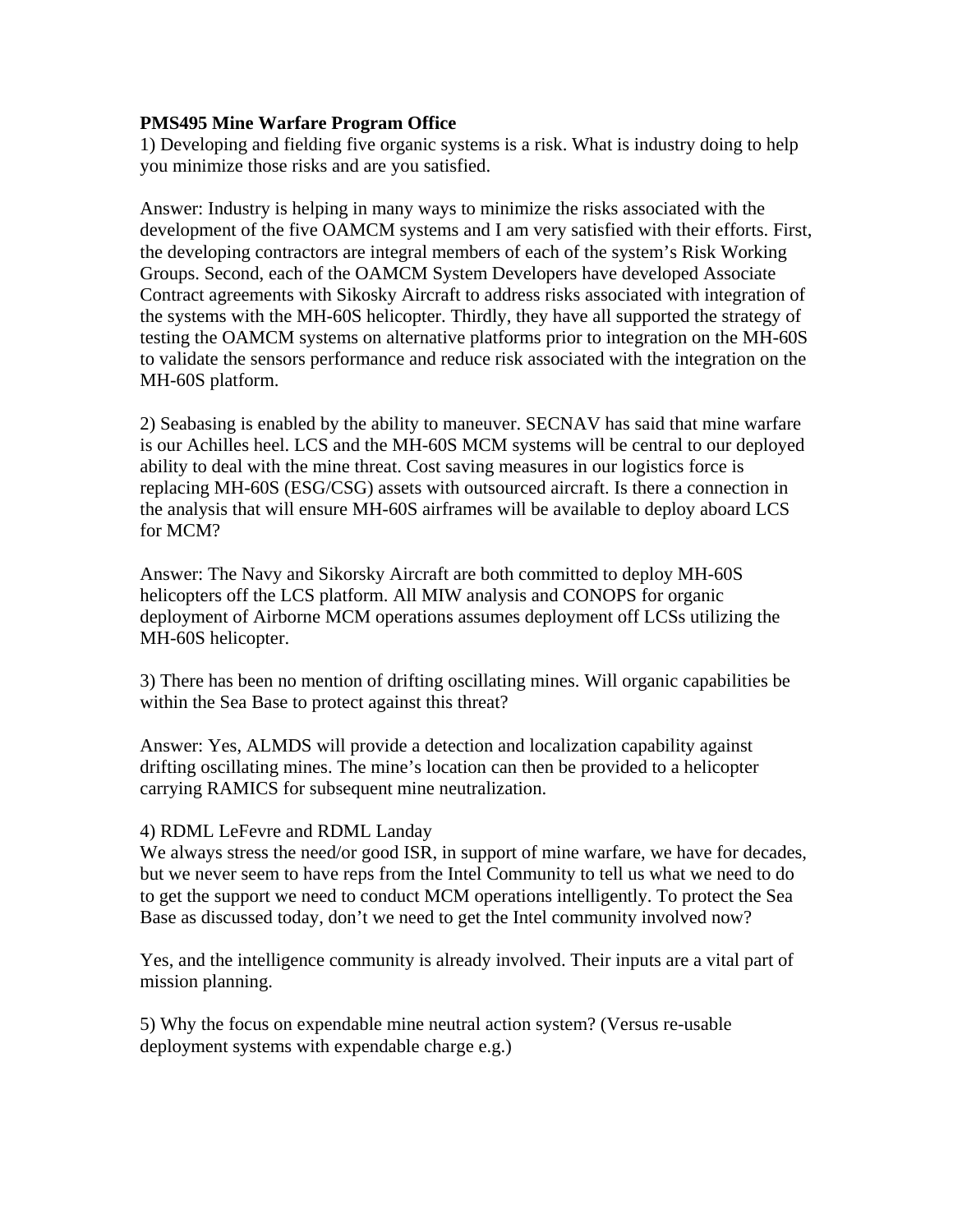Answer: The Navy has identified a need to replace the current shipboard mine neutralization system AN/SLQ-48 with a system that utilizes self propelled expendable munitions to neutralize sea mine targets. Sea Fox and Archer Fish have been developed for operation from the MH-53E and MH-60S helicopters. Foreign Navies have also incorporated these neutralization systems on their mine warfare ships. These systems are applicable to the EMNS and offer a significant weight savings to the MCM Ship. By adapting an existing system, we can tailor the normal acquisition process to streamline the program and reduce the cycle time to introduce operational hardware into the Fleet.

6) Are defensive mines and distributed sensor/weapon arrays being addressed as elements of the Sea Base's Sea Shield? If so, how? And 7) The CNO talks about exploiting OUR asymmetrical advantages. Mines have proved to be a lethal asymmetrical advantage for some of our adversaries. What about OUR – future – advanced naval mines, including distributed netted sensors. Some concepts even envisage long-endurance "gliders" armed with advanced weapons. How could these be an element in a Sea Base's Sea Shield?

Answer: Naval mining is aligned with Sea Power 21 and Netcentric Warfare Operations, and it is part of the Sea Shield Pillar. Mining offers a cost effective force protection barrier for the Sea Base in international or friendly waters where they can be deployed early. With new standoff command and control technologies, future mines will be able to be turned "On" and "Off" by the Maritime Component Commander to provide more fleet and commerce mobility and safety. The vision for mining is to network distributed sensors and weapons to increase control and effectiveness and to reduce cost by leveraging mobile warhead systems which will reduce the number of mines needed per minefield. The planned 2010 Mine development is assessing the payoff versus cost for the various technology components and will down-select its first increment system design in FY 2006.

8) RDML Landay suggested that buried mine detection was one area that PEO LMW could use support. Would the Navy and PEO LMW support development of a common detection platform that would be tasked from the Sea Base to the objective in support of the assault force?

Answer: Buried mine detection has been a long term challenge to the Navy. ONR has been tackling this problem as part of their program. Low frequency broad band might be the technology that provides this capability. Whatever technology is pursued it is likely it will be incorporated into an existing platform.

9) The notional MCM CONOPS described Clear Sea Base OA then; Clear routes to "beach." Doesn't seem to fit the stated timelines. How far from being able to support those timelines (10-30-30 a BN ashore in 8-10 hrs of darkness) are we? When (how) will we be able to support these time lines?

Answer: N70 PR07 MCP Sea Shield analysis for VSW in 2020 indicated that the time line for completing the AOA to VSW clearance could take from about 4 hour to a little over a day, depending on the CONOPS and systems employed.